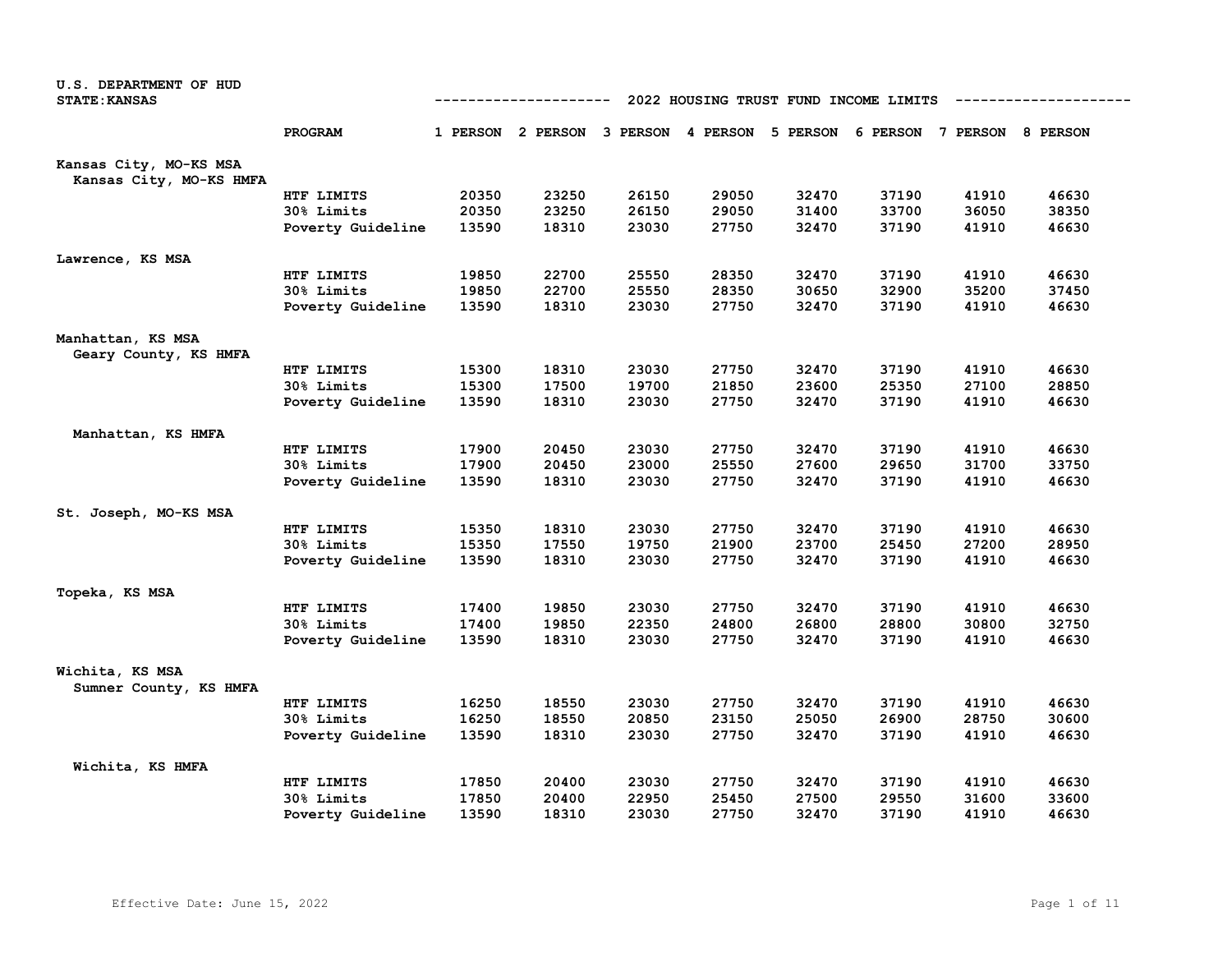| U.S. DEPARTMENT OF HUD<br><b>STATE: KANSAS</b> |                   | 2022 HOUSING TRUST FUND INCOME LIMITS<br>---------- |                                                                         |       |       |       |       |       |       |
|------------------------------------------------|-------------------|-----------------------------------------------------|-------------------------------------------------------------------------|-------|-------|-------|-------|-------|-------|
|                                                | PROGRAM           |                                                     | 1 PERSON 2 PERSON 3 PERSON 4 PERSON 5 PERSON 6 PERSON 7 PERSON 8 PERSON |       |       |       |       |       |       |
| Allen County, KS                               |                   |                                                     |                                                                         |       |       |       |       |       |       |
|                                                | HTF LIMITS        | 15300                                               | 18310                                                                   | 23030 | 27750 | 32470 | 37190 | 41910 | 46630 |
|                                                | 30% Limits        | 15300                                               | 17500                                                                   | 19700 | 21850 | 23600 | 25350 | 27100 | 28850 |
|                                                | Poverty Guideline | 13590                                               | 18310                                                                   | 23030 | 27750 | 32470 | 37190 | 41910 | 46630 |
| Anderson County, KS                            |                   |                                                     |                                                                         |       |       |       |       |       |       |
|                                                | HTF LIMITS        | 15300                                               | 18310                                                                   | 23030 | 27750 | 32470 | 37190 | 41910 | 46630 |
|                                                | 30% Limits        | 15300                                               | 17500                                                                   | 19700 | 21850 | 23600 | 25350 | 27100 | 28850 |
|                                                | Poverty Guideline | 13590                                               | 18310                                                                   | 23030 | 27750 | 32470 | 37190 | 41910 | 46630 |
| Atchison County, KS                            |                   |                                                     |                                                                         |       |       |       |       |       |       |
|                                                | HTF LIMITS        | 15300                                               | 18310                                                                   | 23030 | 27750 | 32470 | 37190 | 41910 | 46630 |
|                                                | 30% Limits        | 15300                                               | 17500                                                                   | 19700 | 21850 | 23600 | 25350 | 27100 | 28850 |
|                                                | Poverty Guideline | 13590                                               | 18310                                                                   | 23030 | 27750 | 32470 | 37190 | 41910 | 46630 |
| Barber County, KS                              |                   |                                                     |                                                                         |       |       |       |       |       |       |
|                                                | HTF LIMITS        | 15400                                               | 18310                                                                   | 23030 | 27750 | 32470 | 37190 | 41910 | 46630 |
|                                                | 30% Limits        | 15400                                               | 17600                                                                   | 19800 | 22000 | 23800 | 25550 | 27300 | 29050 |
|                                                | Poverty Guideline | 13590                                               | 18310                                                                   | 23030 | 27750 | 32470 | 37190 | 41910 | 46630 |
| Barton County, KS                              |                   |                                                     |                                                                         |       |       |       |       |       |       |
|                                                | HTF LIMITS        | 15800                                               | 18310                                                                   | 23030 | 27750 | 32470 | 37190 | 41910 | 46630 |
|                                                | 30% Limits        | 15800                                               | 18050                                                                   | 20300 | 22550 | 24400 | 26200 | 28000 | 29800 |
|                                                | Poverty Guideline | 13590                                               | 18310                                                                   | 23030 | 27750 | 32470 | 37190 | 41910 | 46630 |
| Bourbon County, KS                             |                   |                                                     |                                                                         |       |       |       |       |       |       |
|                                                | HTF LIMITS        | 15300                                               | 18310                                                                   | 23030 | 27750 | 32470 | 37190 | 41910 | 46630 |
|                                                | 30% Limits        | 15300                                               | 17500                                                                   | 19700 | 21850 | 23600 | 25350 | 27100 | 28850 |
|                                                | Poverty Guideline | 13590                                               | 18310                                                                   | 23030 | 27750 | 32470 | 37190 | 41910 | 46630 |
| Brown County, KS                               |                   |                                                     |                                                                         |       |       |       |       |       |       |
|                                                | HTF LIMITS        | 15300                                               | 18310                                                                   | 23030 | 27750 | 32470 | 37190 | 41910 | 46630 |
|                                                | 30% Limits        | 15300                                               | 17500                                                                   | 19700 | 21850 | 23600 | 25350 | 27100 | 28850 |
|                                                | Poverty Guideline | 13590                                               | 18310                                                                   | 23030 | 27750 | 32470 | 37190 | 41910 | 46630 |
| Chase County, KS                               |                   |                                                     |                                                                         |       |       |       |       |       |       |
|                                                | HTF LIMITS        | 15300                                               | 18310                                                                   | 23030 | 27750 | 32470 | 37190 | 41910 | 46630 |
|                                                | 30% Limits        | 15300                                               | 17500                                                                   | 19700 | 21850 | 23600 | 25350 | 27100 | 28850 |
|                                                | Poverty Guideline | 13590                                               | 18310                                                                   | 23030 | 27750 | 32470 | 37190 | 41910 | 46630 |
| Chautauqua County, KS                          |                   |                                                     |                                                                         |       |       |       |       |       |       |
|                                                | HTF LIMITS        | 15300                                               | 18310                                                                   | 23030 | 27750 | 32470 | 37190 | 41910 | 46630 |
|                                                | 30% Limits        | 15300                                               | 17500                                                                   | 19700 | 21850 | 23600 | 25350 | 27100 | 28850 |
|                                                | Poverty Guideline | 13590                                               | 18310                                                                   | 23030 | 27750 | 32470 | 37190 | 41910 | 46630 |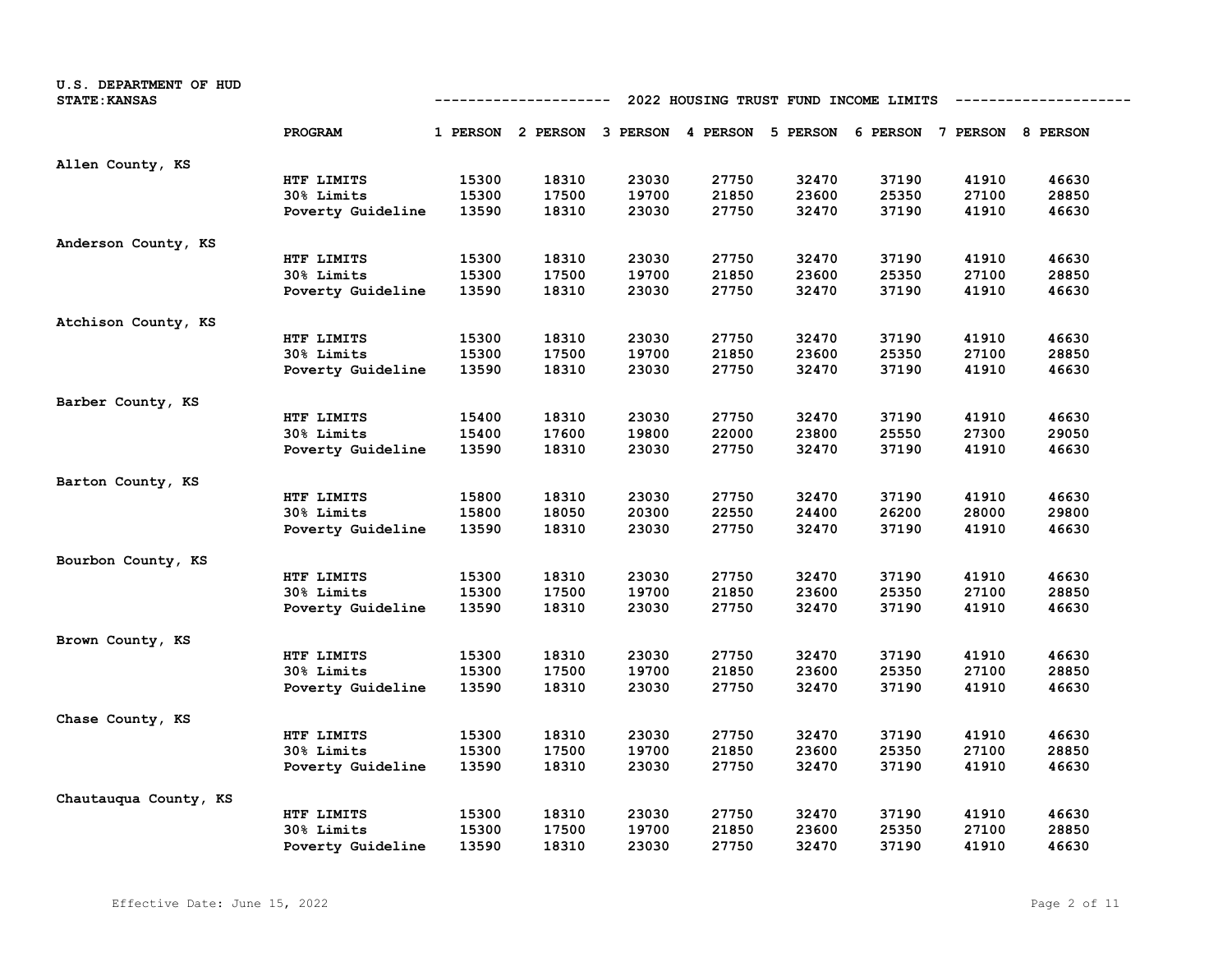| U.S. DEPARTMENT OF HUD<br><b>STATE: KANSAS</b> |                   | 2022 HOUSING TRUST FUND INCOME LIMITS<br>---------- |                                                                         |       |       |       |       |       |       |  |
|------------------------------------------------|-------------------|-----------------------------------------------------|-------------------------------------------------------------------------|-------|-------|-------|-------|-------|-------|--|
|                                                | PROGRAM           |                                                     | 1 PERSON 2 PERSON 3 PERSON 4 PERSON 5 PERSON 6 PERSON 7 PERSON 8 PERSON |       |       |       |       |       |       |  |
| Cherokee County, KS                            |                   |                                                     |                                                                         |       |       |       |       |       |       |  |
|                                                | HTF LIMITS        | 15300                                               | 18310                                                                   | 23030 | 27750 | 32470 | 37190 | 41910 | 46630 |  |
|                                                | 30% Limits        | 15300                                               | 17500                                                                   | 19700 | 21850 | 23600 | 25350 | 27100 | 28850 |  |
|                                                | Poverty Guideline | 13590                                               | 18310                                                                   | 23030 | 27750 | 32470 | 37190 | 41910 | 46630 |  |
| Cheyenne County, KS                            |                   |                                                     |                                                                         |       |       |       |       |       |       |  |
|                                                | HTF LIMITS        | 15400                                               | 18310                                                                   | 23030 | 27750 | 32470 | 37190 | 41910 | 46630 |  |
|                                                | 30% Limits        | 15400                                               | 17600                                                                   | 19800 | 21950 | 23750 | 25500 | 27250 | 29000 |  |
|                                                | Poverty Guideline | 13590                                               | 18310                                                                   | 23030 | 27750 | 32470 | 37190 | 41910 | 46630 |  |
| Clark County, KS                               |                   |                                                     |                                                                         |       |       |       |       |       |       |  |
|                                                | HTF LIMITS        | 15400                                               | 18310                                                                   | 23030 | 27750 | 32470 | 37190 | 41910 | 46630 |  |
|                                                | 30% Limits        | 15400                                               | 17600                                                                   | 19800 | 22000 | 23800 | 25550 | 27300 | 29050 |  |
|                                                | Poverty Guideline | 13590                                               | 18310                                                                   | 23030 | 27750 | 32470 | 37190 | 41910 | 46630 |  |
| Clay County, KS                                |                   |                                                     |                                                                         |       |       |       |       |       |       |  |
|                                                | HTF LIMITS        | 15900                                               | 18310                                                                   | 23030 | 27750 | 32470 | 37190 | 41910 | 46630 |  |
|                                                | 30% Limits        | 15900                                               | 18200                                                                   | 20450 | 22700 | 24550 | 26350 | 28150 | 30000 |  |
|                                                | Poverty Guideline | 13590                                               | 18310                                                                   | 23030 | 27750 | 32470 | 37190 | 41910 | 46630 |  |
| Cloud County, KS                               |                   |                                                     |                                                                         |       |       |       |       |       |       |  |
|                                                | HTF LIMITS        | 15300                                               | 18310                                                                   | 23030 | 27750 | 32470 | 37190 | 41910 | 46630 |  |
|                                                | 30% Limits        | 15300                                               | 17500                                                                   | 19700 | 21850 | 23600 | 25350 | 27100 | 28850 |  |
|                                                | Poverty Guideline | 13590                                               | 18310                                                                   | 23030 | 27750 | 32470 | 37190 | 41910 | 46630 |  |
| Coffey County, KS                              |                   |                                                     |                                                                         |       |       |       |       |       |       |  |
|                                                | HTF LIMITS        | 17850                                               | 20400                                                                   | 23030 | 27750 | 32470 | 37190 | 41910 | 46630 |  |
|                                                | 30% Limits        | 17850                                               | 20400                                                                   | 22950 | 25450 | 27500 | 29550 | 31600 | 33600 |  |
|                                                | Poverty Guideline | 13590                                               | 18310                                                                   | 23030 | 27750 | 32470 | 37190 | 41910 | 46630 |  |
| Comanche County, KS                            |                   |                                                     |                                                                         |       |       |       |       |       |       |  |
|                                                | HTF LIMITS        | 16300                                               | 18600                                                                   | 23030 | 27750 | 32470 | 37190 | 41910 | 46630 |  |
|                                                | 30% Limits        | 16300                                               | 18600                                                                   | 20950 | 23250 | 25150 | 27000 | 28850 | 30700 |  |
|                                                | Poverty Guideline | 13590                                               | 18310                                                                   | 23030 | 27750 | 32470 | 37190 | 41910 | 46630 |  |
| Cowley County, KS                              |                   |                                                     |                                                                         |       |       |       |       |       |       |  |
|                                                | HTF LIMITS        | 15300                                               | 18310                                                                   | 23030 | 27750 | 32470 | 37190 | 41910 | 46630 |  |
|                                                | 30% Limits        | 15300                                               | 17500                                                                   | 19700 | 21850 | 23600 | 25350 | 27100 | 28850 |  |
|                                                | Poverty Guideline | 13590                                               | 18310                                                                   | 23030 | 27750 | 32470 | 37190 | 41910 | 46630 |  |
| Crawford County, KS                            |                   |                                                     |                                                                         |       |       |       |       |       |       |  |
|                                                | HTF LIMITS        | 15300                                               | 18310                                                                   | 23030 | 27750 | 32470 | 37190 | 41910 | 46630 |  |
|                                                | 30% Limits        | 15300                                               | 17500                                                                   | 19700 | 21850 | 23600 | 25350 | 27100 | 28850 |  |
|                                                | Poverty Guideline | 13590                                               | 18310                                                                   | 23030 | 27750 | 32470 | 37190 | 41910 | 46630 |  |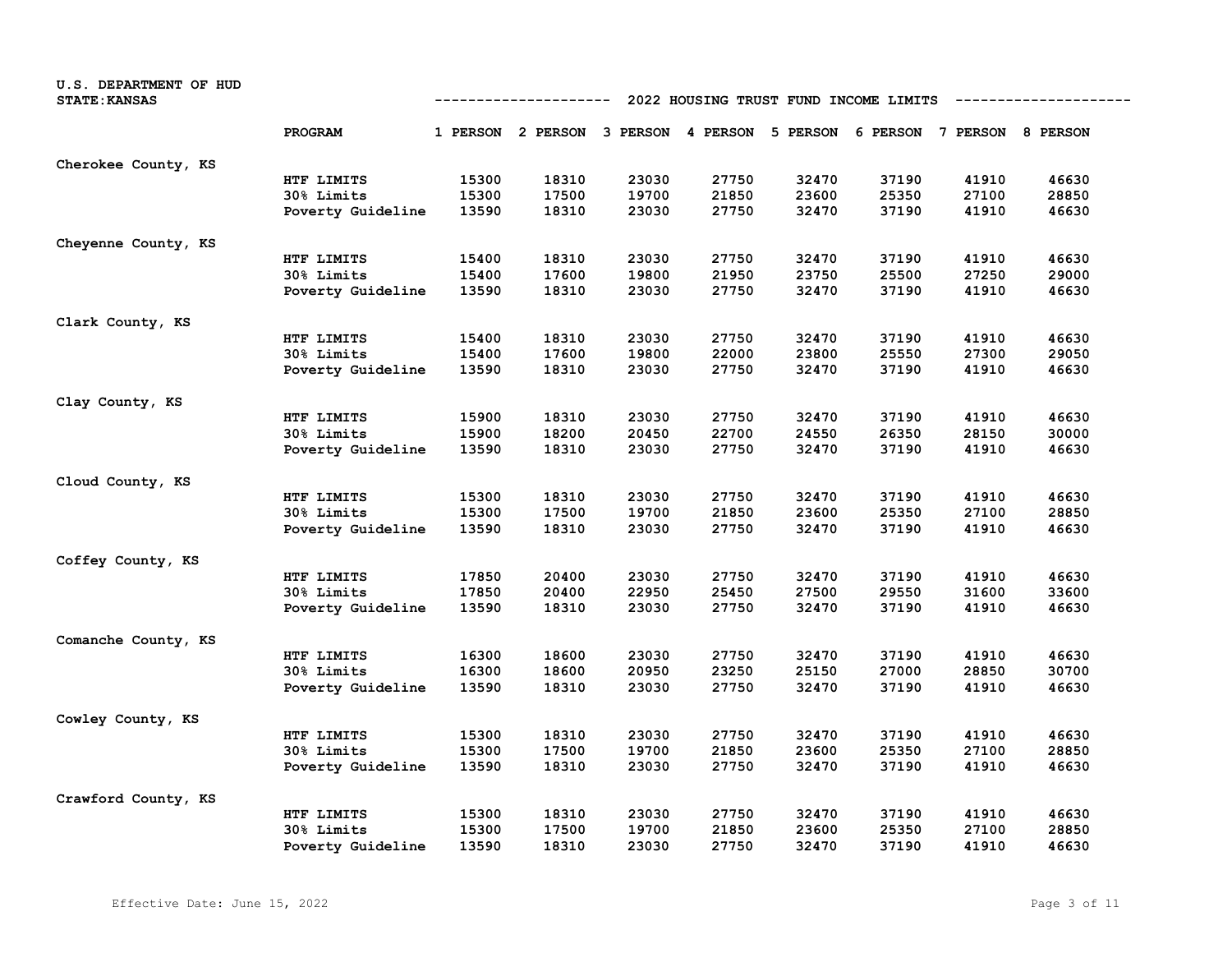| U.S. DEPARTMENT OF HUD<br><b>STATE: KANSAS</b> |                   | 2022 HOUSING TRUST FUND INCOME LIMITS<br>---------- |                                                                         |       |       |       |       |       |       |
|------------------------------------------------|-------------------|-----------------------------------------------------|-------------------------------------------------------------------------|-------|-------|-------|-------|-------|-------|
|                                                | PROGRAM           |                                                     | 1 PERSON 2 PERSON 3 PERSON 4 PERSON 5 PERSON 6 PERSON 7 PERSON 8 PERSON |       |       |       |       |       |       |
| Decatur County, KS                             |                   |                                                     |                                                                         |       |       |       |       |       |       |
|                                                | HTF LIMITS        | 15400                                               | 18310                                                                   | 23030 | 27750 | 32470 | 37190 | 41910 | 46630 |
|                                                | 30% Limits        | 15400                                               | 17600                                                                   | 19800 | 21950 | 23750 | 25500 | 27250 | 29000 |
|                                                | Poverty Guideline | 13590                                               | 18310                                                                   | 23030 | 27750 | 32470 | 37190 | 41910 | 46630 |
| Dickinson County, KS                           |                   |                                                     |                                                                         |       |       |       |       |       |       |
|                                                | HTF LIMITS        | 15300                                               | 18310                                                                   | 23030 | 27750 | 32470 | 37190 | 41910 | 46630 |
|                                                | 30% Limits        | 15300                                               | 17500                                                                   | 19700 | 21850 | 23600 | 25350 | 27100 | 28850 |
|                                                | Poverty Guideline | 13590                                               | 18310                                                                   | 23030 | 27750 | 32470 | 37190 | 41910 | 46630 |
| Edwards County, KS                             |                   |                                                     |                                                                         |       |       |       |       |       |       |
|                                                | HTF LIMITS        | 15300                                               | 18310                                                                   | 23030 | 27750 | 32470 | 37190 | 41910 | 46630 |
|                                                | 30% Limits        | 15300                                               | 17500                                                                   | 19700 | 21850 | 23600 | 25350 | 27100 | 28850 |
|                                                | Poverty Guideline | 13590                                               | 18310                                                                   | 23030 | 27750 | 32470 | 37190 | 41910 | 46630 |
| Elk County, KS                                 |                   |                                                     |                                                                         |       |       |       |       |       |       |
|                                                | HTF LIMITS        | 15300                                               | 18310                                                                   | 23030 | 27750 | 32470 | 37190 | 41910 | 46630 |
|                                                | 30% Limits        | 15300                                               | 17500                                                                   | 19700 | 21850 | 23600 | 25350 | 27100 | 28850 |
|                                                | Poverty Guideline | 13590                                               | 18310                                                                   | 23030 | 27750 | 32470 | 37190 | 41910 | 46630 |
| Ellis County, KS                               |                   |                                                     |                                                                         |       |       |       |       |       |       |
|                                                | HTF LIMITS        | 18300                                               | 20900                                                                   | 23500 | 27750 | 32470 | 37190 | 41910 | 46630 |
|                                                | 30% Limits        | 18300                                               | 20900                                                                   | 23500 | 26100 | 28200 | 30300 | 32400 | 34500 |
|                                                | Poverty Guideline | 13590                                               | 18310                                                                   | 23030 | 27750 | 32470 | 37190 | 41910 | 46630 |
| Ellsworth County, KS                           |                   |                                                     |                                                                         |       |       |       |       |       |       |
|                                                | HTF LIMITS        | 16700                                               | 19050                                                                   | 23030 | 27750 | 32470 | 37190 | 41910 | 46630 |
|                                                | 30% Limits        | 16700                                               | 19050                                                                   | 21450 | 23800 | 25750 | 27650 | 29550 | 31450 |
|                                                | Poverty Guideline | 13590                                               | 18310                                                                   | 23030 | 27750 | 32470 | 37190 | 41910 | 46630 |
| Finney County, KS                              |                   |                                                     |                                                                         |       |       |       |       |       |       |
|                                                | HTF LIMITS        | 15650                                               | 18310                                                                   | 23030 | 27750 | 32470 | 37190 | 41910 | 46630 |
|                                                | 30% Limits        | 15650                                               | 17900                                                                   | 20150 | 22350 | 24150 | 25950 | 27750 | 29550 |
|                                                | Poverty Guideline | 13590                                               | 18310                                                                   | 23030 | 27750 | 32470 | 37190 | 41910 | 46630 |
| Ford County, KS                                |                   |                                                     |                                                                         |       |       |       |       |       |       |
|                                                | HTF LIMITS        | 15300                                               | 18310                                                                   | 23030 | 27750 | 32470 | 37190 | 41910 | 46630 |
|                                                | 30% Limits        | 15300                                               | 17500                                                                   | 19700 | 21850 | 23600 | 25350 | 27100 | 28850 |
|                                                | Poverty Guideline | 13590                                               | 18310                                                                   | 23030 | 27750 | 32470 | 37190 | 41910 | 46630 |
| Franklin County, KS                            |                   |                                                     |                                                                         |       |       |       |       |       |       |
|                                                | HTF LIMITS        | 15950                                               | 18310                                                                   | 23030 | 27750 | 32470 | 37190 | 41910 | 46630 |
|                                                | 30% Limits        | 15950                                               | 18200                                                                   | 20500 | 22750 | 24600 | 26400 | 28250 | 30050 |
|                                                | Poverty Guideline | 13590                                               | 18310                                                                   | 23030 | 27750 | 32470 | 37190 | 41910 | 46630 |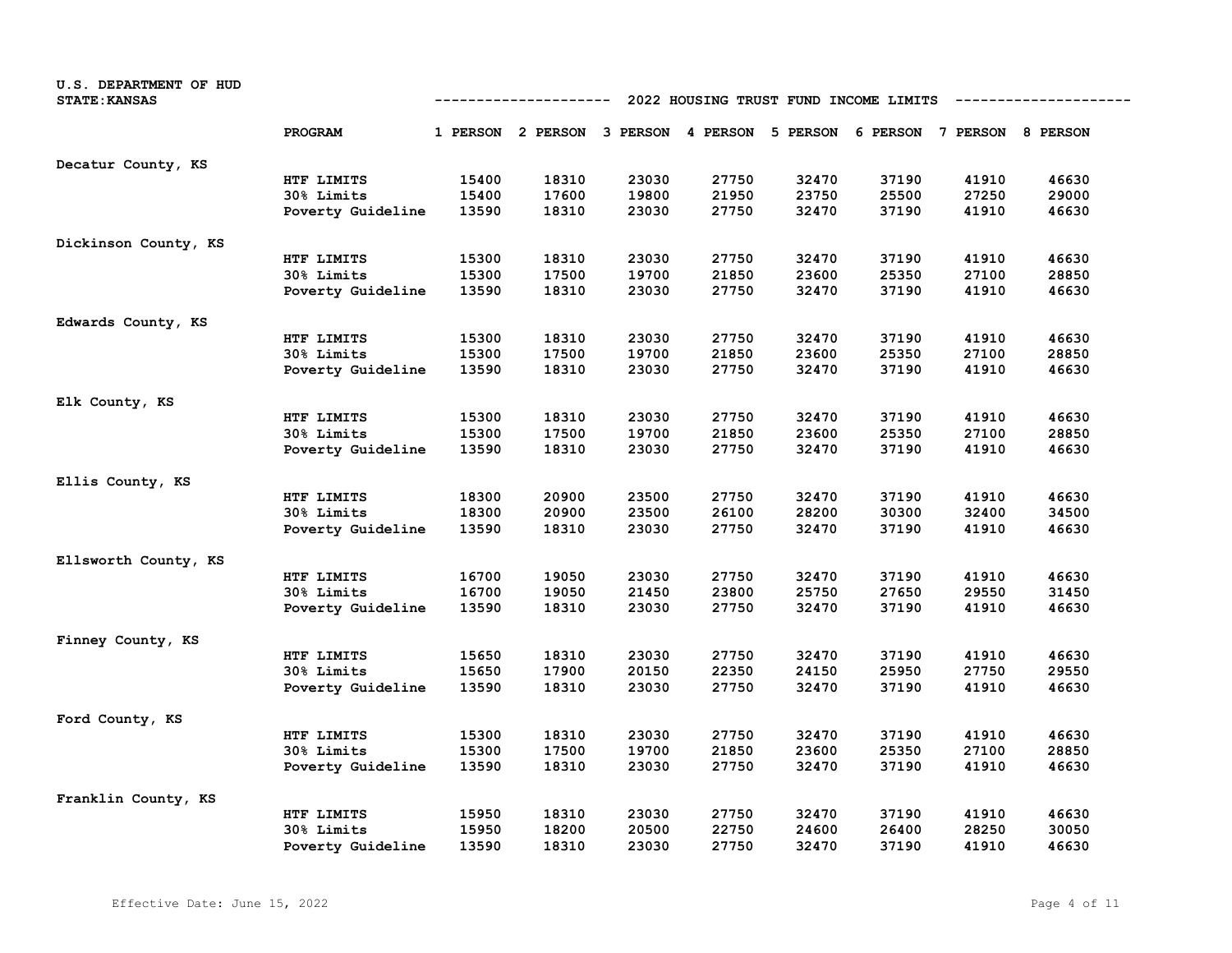| U.S. DEPARTMENT OF HUD<br><b>STATE: KANSAS</b> |                   | 2022 HOUSING TRUST FUND INCOME LIMITS<br>---------- |                                                                         |       |       |       |       |       |       |  |
|------------------------------------------------|-------------------|-----------------------------------------------------|-------------------------------------------------------------------------|-------|-------|-------|-------|-------|-------|--|
|                                                | PROGRAM           |                                                     | 1 PERSON 2 PERSON 3 PERSON 4 PERSON 5 PERSON 6 PERSON 7 PERSON 8 PERSON |       |       |       |       |       |       |  |
| Gove County, KS                                |                   |                                                     |                                                                         |       |       |       |       |       |       |  |
|                                                | HTF LIMITS        | 15300                                               | 18310                                                                   | 23030 | 27750 | 32470 | 37190 | 41910 | 46630 |  |
|                                                | 30% Limits        | 15300                                               | 17500                                                                   | 19700 | 21850 | 23600 | 25350 | 27100 | 28850 |  |
|                                                | Poverty Guideline | 13590                                               | 18310                                                                   | 23030 | 27750 | 32470 | 37190 | 41910 | 46630 |  |
| Graham County, KS                              |                   |                                                     |                                                                         |       |       |       |       |       |       |  |
|                                                | HTF LIMITS        | 15300                                               | 18310                                                                   | 23030 | 27750 | 32470 | 37190 | 41910 | 46630 |  |
|                                                | 30% Limits        | 15300                                               | 17500                                                                   | 19700 | 21850 | 23600 | 25350 | 27100 | 28850 |  |
|                                                | Poverty Guideline | 13590                                               | 18310                                                                   | 23030 | 27750 | 32470 | 37190 | 41910 | 46630 |  |
| Grant County, KS                               |                   |                                                     |                                                                         |       |       |       |       |       |       |  |
|                                                | HTF LIMITS        | 17150                                               | 19600                                                                   | 23030 | 27750 | 32470 | 37190 | 41910 | 46630 |  |
|                                                | 30% Limits        | 17150                                               | 19600                                                                   | 22050 | 24500 | 26500 | 28450 | 30400 | 32350 |  |
|                                                | Poverty Guideline | 13590                                               | 18310                                                                   | 23030 | 27750 | 32470 | 37190 | 41910 | 46630 |  |
| Gray County, KS                                |                   |                                                     |                                                                         |       |       |       |       |       |       |  |
|                                                | HTF LIMITS        | 17000                                               | 19400                                                                   | 23030 | 27750 | 32470 | 37190 | 41910 | 46630 |  |
|                                                | 30% Limits        | 17000                                               | 19400                                                                   | 21850 | 24250 | 26200 | 28150 | 30100 | 32050 |  |
|                                                | Poverty Guideline | 13590                                               | 18310                                                                   | 23030 | 27750 | 32470 | 37190 | 41910 | 46630 |  |
| Greeley County, KS                             |                   |                                                     |                                                                         |       |       |       |       |       |       |  |
|                                                | HTF LIMITS        | 15300                                               | 18310                                                                   | 23030 | 27750 | 32470 | 37190 | 41910 | 46630 |  |
|                                                | 30% Limits        | 15300                                               | 17500                                                                   | 19700 | 21850 | 23600 | 25350 | 27100 | 28850 |  |
|                                                | Poverty Guideline | 13590                                               | 18310                                                                   | 23030 | 27750 | 32470 | 37190 | 41910 | 46630 |  |
| Greenwood County, KS                           |                   |                                                     |                                                                         |       |       |       |       |       |       |  |
|                                                | HTF LIMITS        | 15300                                               | 18310                                                                   | 23030 | 27750 | 32470 | 37190 | 41910 | 46630 |  |
|                                                | 30% Limits        | 15300                                               | 17500                                                                   | 19700 | 21850 | 23600 | 25350 | 27100 | 28850 |  |
|                                                | Poverty Guideline | 13590                                               | 18310                                                                   | 23030 | 27750 | 32470 | 37190 | 41910 | 46630 |  |
| Hamilton County, KS                            |                   |                                                     |                                                                         |       |       |       |       |       |       |  |
|                                                | HTF LIMITS        | 15300                                               | 18310                                                                   | 23030 | 27750 | 32470 | 37190 | 41910 | 46630 |  |
|                                                | 30% Limits        | 15300                                               | 17500                                                                   | 19700 | 21850 | 23600 | 25350 | 27100 | 28850 |  |
|                                                | Poverty Guideline | 13590                                               | 18310                                                                   | 23030 | 27750 | 32470 | 37190 | 41910 | 46630 |  |
| Harper County, KS                              |                   |                                                     |                                                                         |       |       |       |       |       |       |  |
|                                                | HTF LIMITS        | 15300                                               | 18310                                                                   | 23030 | 27750 | 32470 | 37190 | 41910 | 46630 |  |
|                                                | 30% Limits        | 15300                                               | 17500                                                                   | 19700 | 21850 | 23600 | 25350 | 27100 | 28850 |  |
|                                                | Poverty Guideline | 13590                                               | 18310                                                                   | 23030 | 27750 | 32470 | 37190 | 41910 | 46630 |  |
| Haskell County, KS                             |                   |                                                     |                                                                         |       |       |       |       |       |       |  |
|                                                | HTF LIMITS        | 15300                                               | 18310                                                                   | 23030 | 27750 | 32470 | 37190 | 41910 | 46630 |  |
|                                                | 30% Limits        | 15300                                               | 17500                                                                   | 19700 | 21850 | 23600 | 25350 | 27100 | 28850 |  |
|                                                | Poverty Guideline | 13590                                               | 18310                                                                   | 23030 | 27750 | 32470 | 37190 | 41910 | 46630 |  |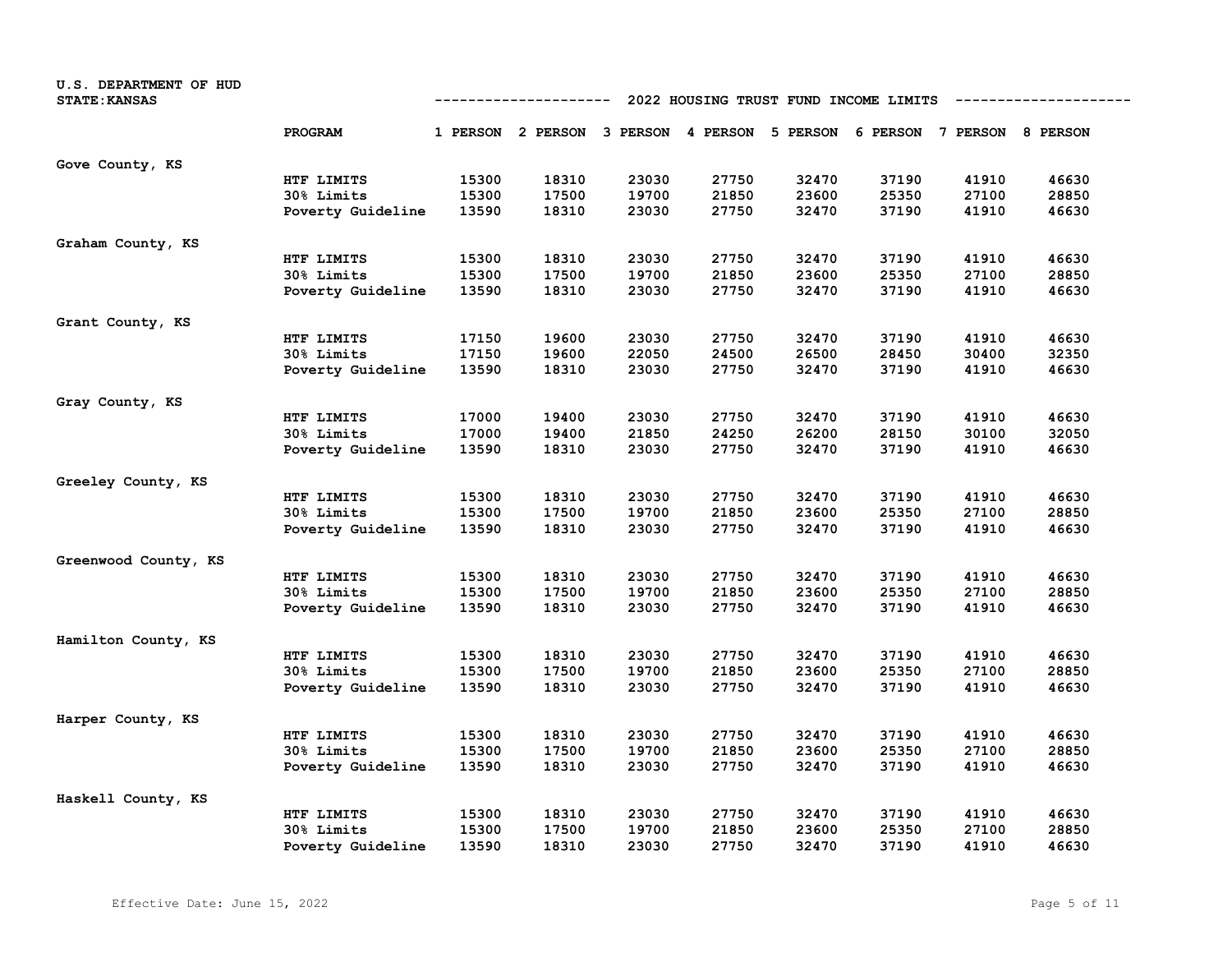| U.S. DEPARTMENT OF HUD<br><b>STATE: KANSAS</b> |                   | 2022 HOUSING TRUST FUND INCOME LIMITS<br>---------- |                                                                         |       |       |       |       |       |       |
|------------------------------------------------|-------------------|-----------------------------------------------------|-------------------------------------------------------------------------|-------|-------|-------|-------|-------|-------|
|                                                | PROGRAM           |                                                     | 1 PERSON 2 PERSON 3 PERSON 4 PERSON 5 PERSON 6 PERSON 7 PERSON 8 PERSON |       |       |       |       |       |       |
| Hodgeman County, KS                            |                   |                                                     |                                                                         |       |       |       |       |       |       |
|                                                | HTF LIMITS        | 17450                                               | 19950                                                                   | 23030 | 27750 | 32470 | 37190 | 41910 | 46630 |
|                                                | 30% Limits        | 17450                                               | 19950                                                                   | 22450 | 24900 | 26900 | 28900 | 30900 | 32900 |
|                                                | Poverty Guideline | 13590                                               | 18310                                                                   | 23030 | 27750 | 32470 | 37190 | 41910 | 46630 |
| Jewell County, KS                              |                   |                                                     |                                                                         |       |       |       |       |       |       |
|                                                | HTF LIMITS        | 15300                                               | 18310                                                                   | 23030 | 27750 | 32470 | 37190 | 41910 | 46630 |
|                                                | 30% Limits        | 15300                                               | 17500                                                                   | 19700 | 21850 | 23600 | 25350 | 27100 | 28850 |
|                                                | Poverty Guideline | 13590                                               | 18310                                                                   | 23030 | 27750 | 32470 | 37190 | 41910 | 46630 |
| Kearny County, KS                              |                   |                                                     |                                                                         |       |       |       |       |       |       |
|                                                | HTF LIMITS        | 15300                                               | 18310                                                                   | 23030 | 27750 | 32470 | 37190 | 41910 | 46630 |
|                                                | <b>30% Limits</b> | 15300                                               | 17500                                                                   | 19700 | 21850 | 23600 | 25350 | 27100 | 28850 |
|                                                | Poverty Guideline | 13590                                               | 18310                                                                   | 23030 | 27750 | 32470 | 37190 | 41910 | 46630 |
| Kingman County, KS                             |                   |                                                     |                                                                         |       |       |       |       |       |       |
|                                                | HTF LIMITS        | 17400                                               | 19900                                                                   | 23030 | 27750 | 32470 | 37190 | 41910 | 46630 |
|                                                | 30% Limits        | 17400                                               | 19900                                                                   | 22400 | 24850 | 26850 | 28850 | 30850 | 32850 |
|                                                | Poverty Guideline | 13590                                               | 18310                                                                   | 23030 | 27750 | 32470 | 37190 | 41910 | 46630 |
| Kiowa County, KS                               |                   |                                                     |                                                                         |       |       |       |       |       |       |
|                                                | HTF LIMITS        | 15400                                               | 18310                                                                   | 23030 | 27750 | 32470 | 37190 | 41910 | 46630 |
|                                                | 30% Limits        | 15400                                               | 17600                                                                   | 19800 | 22000 | 23800 | 25550 | 27300 | 29050 |
|                                                | Poverty Guideline | 13590                                               | 18310                                                                   | 23030 | 27750 | 32470 | 37190 | 41910 | 46630 |
| Labette County, KS                             |                   |                                                     |                                                                         |       |       |       |       |       |       |
|                                                | HTF LIMITS        | 15300                                               | 18310                                                                   | 23030 | 27750 | 32470 | 37190 | 41910 | 46630 |
|                                                | 30% Limits        | 15300                                               | 17500                                                                   | 19700 | 21850 | 23600 | 25350 | 27100 | 28850 |
|                                                | Poverty Guideline | 13590                                               | 18310                                                                   | 23030 | 27750 | 32470 | 37190 | 41910 | 46630 |
| Lane County, KS                                |                   |                                                     |                                                                         |       |       |       |       |       |       |
|                                                | HTF LIMITS        | 16400                                               | 18750                                                                   | 23030 | 27750 | 32470 | 37190 | 41910 | 46630 |
|                                                | 30% Limits        | 16400                                               | 18750                                                                   | 21100 | 23400 | 25300 | 27150 | 29050 | 30900 |
|                                                | Poverty Guideline | 13590                                               | 18310                                                                   | 23030 | 27750 | 32470 | 37190 | 41910 | 46630 |
| Lincoln County, KS                             |                   |                                                     |                                                                         |       |       |       |       |       |       |
|                                                | HTF LIMITS        | 15400                                               | 18310                                                                   | 23030 | 27750 | 32470 | 37190 | 41910 | 46630 |
|                                                | 30% Limits        | 15400                                               | 17600                                                                   | 19800 | 22000 | 23800 | 25550 | 27300 | 29050 |
|                                                | Poverty Guideline | 13590                                               | 18310                                                                   | 23030 | 27750 | 32470 | 37190 | 41910 | 46630 |
| Logan County, KS                               |                   |                                                     |                                                                         |       |       |       |       |       |       |
|                                                | HTF LIMITS        | 15400                                               | 18310                                                                   | 23030 | 27750 | 32470 | 37190 | 41910 | 46630 |
|                                                | <b>30% Limits</b> | 15400                                               | 17600                                                                   | 19800 | 22000 | 23800 | 25550 | 27300 | 29050 |
|                                                | Poverty Guideline | 13590                                               | 18310                                                                   | 23030 | 27750 | 32470 | 37190 | 41910 | 46630 |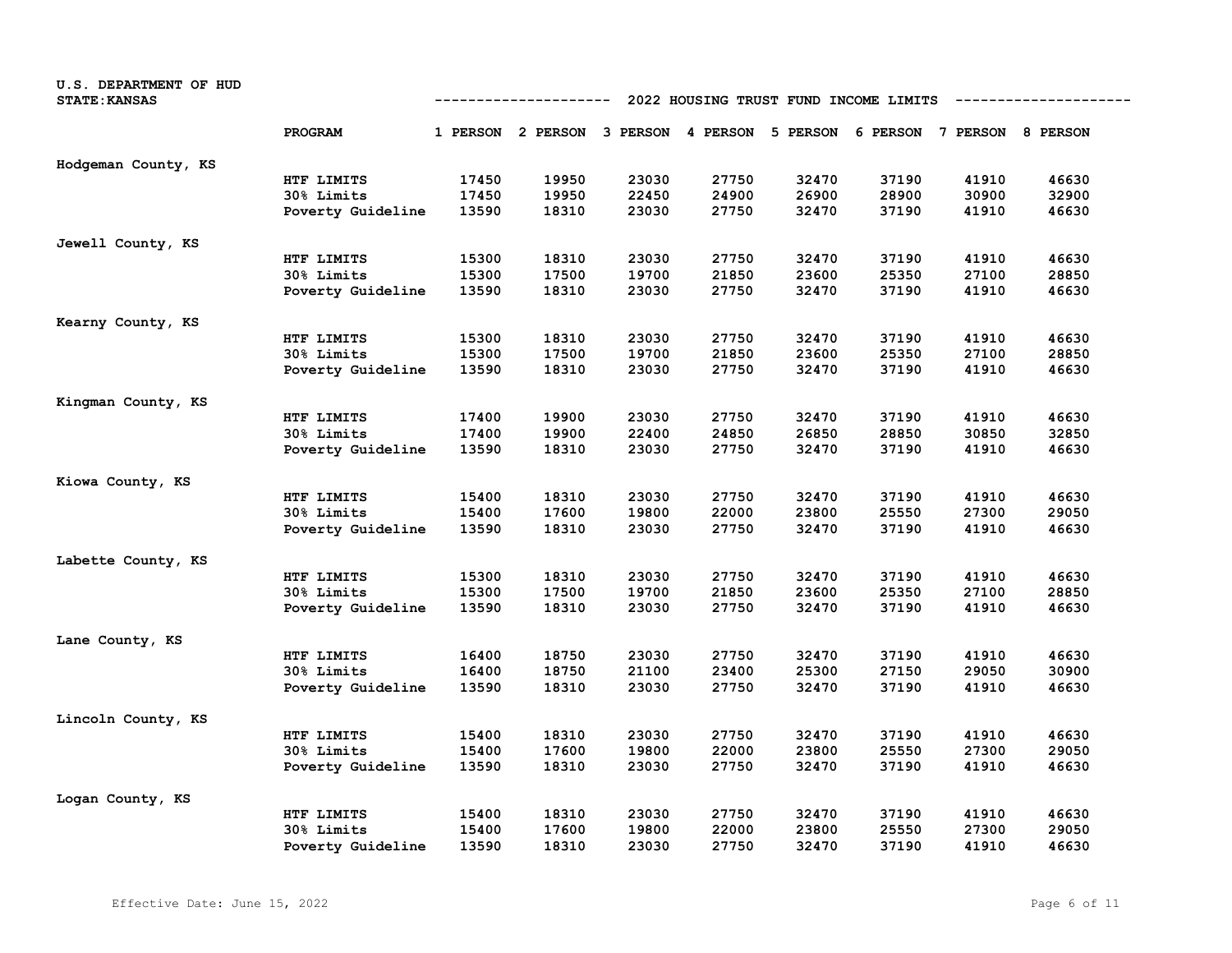| U.S. DEPARTMENT OF HUD<br><b>STATE: KANSAS</b> |                   | 2022 HOUSING TRUST FUND INCOME LIMITS<br>---------- |                                                                         |       |       |       |       |       |       |
|------------------------------------------------|-------------------|-----------------------------------------------------|-------------------------------------------------------------------------|-------|-------|-------|-------|-------|-------|
|                                                | PROGRAM           |                                                     | 1 PERSON 2 PERSON 3 PERSON 4 PERSON 5 PERSON 6 PERSON 7 PERSON 8 PERSON |       |       |       |       |       |       |
| Lyon County, KS                                |                   |                                                     |                                                                         |       |       |       |       |       |       |
|                                                | HTF LIMITS        | 15300                                               | 18310                                                                   | 23030 | 27750 | 32470 | 37190 | 41910 | 46630 |
|                                                | 30% Limits        | 15300                                               | 17500                                                                   | 19700 | 21850 | 23600 | 25350 | 27100 | 28850 |
|                                                | Poverty Guideline | 13590                                               | 18310                                                                   | 23030 | 27750 | 32470 | 37190 | 41910 | 46630 |
| Marion County, KS                              |                   |                                                     |                                                                         |       |       |       |       |       |       |
|                                                | HTF LIMITS        | 15700                                               | 18310                                                                   | 23030 | 27750 | 32470 | 37190 | 41910 | 46630 |
|                                                | 30% Limits        | 15700                                               | 17950                                                                   | 20200 | 22400 | 24200 | 26000 | 27800 | 29600 |
|                                                | Poverty Guideline | 13590                                               | 18310                                                                   | 23030 | 27750 | 32470 | 37190 | 41910 | 46630 |
| Marshall County, KS                            |                   |                                                     |                                                                         |       |       |       |       |       |       |
|                                                | HTF LIMITS        | 15600                                               | 18310                                                                   | 23030 | 27750 | 32470 | 37190 | 41910 | 46630 |
|                                                | 30% Limits        | 15600                                               | 17800                                                                   | 20050 | 22250 | 24050 | 25850 | 27600 | 29400 |
|                                                | Poverty Guideline | 13590                                               | 18310                                                                   | 23030 | 27750 | 32470 | 37190 | 41910 | 46630 |
| McPherson County, KS                           |                   |                                                     |                                                                         |       |       |       |       |       |       |
|                                                | HTF LIMITS        | 16750                                               | 19150                                                                   | 23030 | 27750 | 32470 | 37190 | 41910 | 46630 |
|                                                | 30% Limits        | 16750                                               | 19150                                                                   | 21550 | 23900 | 25850 | 27750 | 29650 | 31550 |
|                                                | Poverty Guideline | 13590                                               | 18310                                                                   | 23030 | 27750 | 32470 | 37190 | 41910 | 46630 |
| Meade County, KS                               |                   |                                                     |                                                                         |       |       |       |       |       |       |
|                                                | HTF LIMITS        | 16350                                               | 18650                                                                   | 23030 | 27750 | 32470 | 37190 | 41910 | 46630 |
|                                                | 30% Limits        | 16350                                               | 18650                                                                   | 21000 | 23300 | 25200 | 27050 | 28900 | 30800 |
|                                                | Poverty Guideline | 13590                                               | 18310                                                                   | 23030 | 27750 | 32470 | 37190 | 41910 | 46630 |
| Mitchell County, KS                            |                   |                                                     |                                                                         |       |       |       |       |       |       |
|                                                | HTF LIMITS        | 15300                                               | 18310                                                                   | 23030 | 27750 | 32470 | 37190 | 41910 | 46630 |
|                                                | <b>30% Limits</b> | 15300                                               | 17500                                                                   | 19700 | 21850 | 23600 | 25350 | 27100 | 28850 |
|                                                | Poverty Guideline | 13590                                               | 18310                                                                   | 23030 | 27750 | 32470 | 37190 | 41910 | 46630 |
| Montgomery County, KS                          |                   |                                                     |                                                                         |       |       |       |       |       |       |
|                                                | HTF LIMITS        | 15300                                               | 18310                                                                   | 23030 | 27750 | 32470 | 37190 | 41910 | 46630 |
|                                                | 30% Limits        | 15300                                               | 17500                                                                   | 19700 | 21850 | 23600 | 25350 | 27100 | 28850 |
|                                                | Poverty Guideline | 13590                                               | 18310                                                                   | 23030 | 27750 | 32470 | 37190 | 41910 | 46630 |
| Morris County, KS                              |                   |                                                     |                                                                         |       |       |       |       |       |       |
|                                                | HTF LIMITS        | 16550                                               | 18900                                                                   | 23030 | 27750 | 32470 | 37190 | 41910 | 46630 |
|                                                | 30% Limits        | 16550                                               | 18900                                                                   | 21250 | 23600 | 25500 | 27400 | 29300 | 31200 |
|                                                | Poverty Guideline | 13590                                               | 18310                                                                   | 23030 | 27750 | 32470 | 37190 | 41910 | 46630 |
| Morton County, KS                              |                   |                                                     |                                                                         |       |       |       |       |       |       |
|                                                | HTF LIMITS        | 15300                                               | 18310                                                                   | 23030 | 27750 | 32470 | 37190 | 41910 | 46630 |
|                                                | 30% Limits        | 15300                                               | 17500                                                                   | 19700 | 21850 | 23600 | 25350 | 27100 | 28850 |
|                                                | Poverty Guideline | 13590                                               | 18310                                                                   | 23030 | 27750 | 32470 | 37190 | 41910 | 46630 |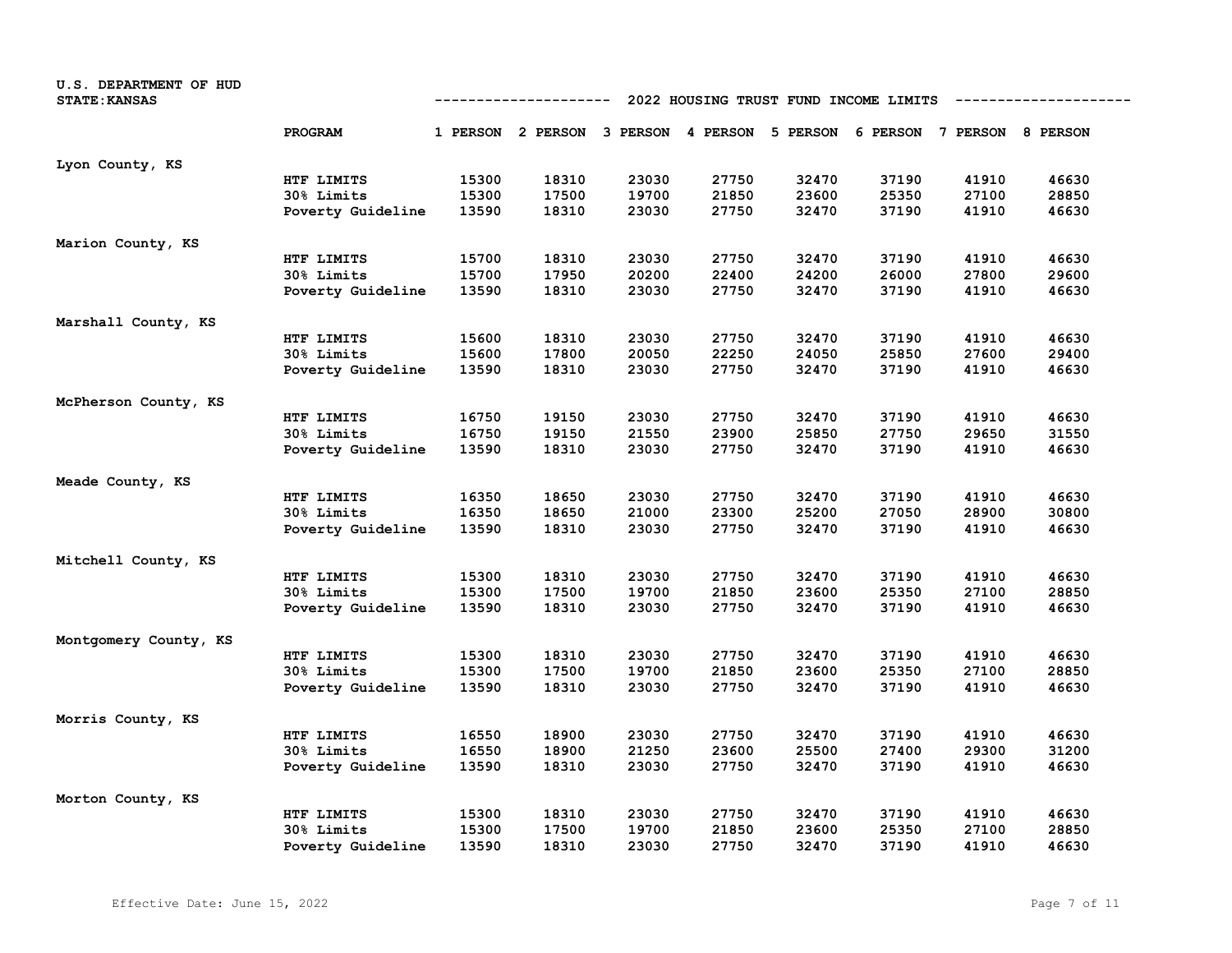| U.S. DEPARTMENT OF HUD<br><b>STATE: KANSAS</b> |                   | 2022 HOUSING TRUST FUND INCOME LIMITS<br>---------- |                                                                         |       |       |       |       |       |       |
|------------------------------------------------|-------------------|-----------------------------------------------------|-------------------------------------------------------------------------|-------|-------|-------|-------|-------|-------|
|                                                | PROGRAM           |                                                     | 1 PERSON 2 PERSON 3 PERSON 4 PERSON 5 PERSON 6 PERSON 7 PERSON 8 PERSON |       |       |       |       |       |       |
| Nemaha County, KS                              |                   |                                                     |                                                                         |       |       |       |       |       |       |
|                                                | HTF LIMITS        | 18350                                               | 21000                                                                   | 23600 | 27750 | 32470 | 37190 | 41910 | 46630 |
|                                                | 30% Limits        | 18350                                               | 21000                                                                   | 23600 | 26200 | 28300 | 30400 | 32500 | 34600 |
|                                                | Poverty Guideline | 13590                                               | 18310                                                                   | 23030 | 27750 | 32470 | 37190 | 41910 | 46630 |
| Neosho County, KS                              |                   |                                                     |                                                                         |       |       |       |       |       |       |
|                                                | HTF LIMITS        | 15300                                               | 18310                                                                   | 23030 | 27750 | 32470 | 37190 | 41910 | 46630 |
|                                                | 30% Limits        | 15300                                               | 17500                                                                   | 19700 | 21850 | 23600 | 25350 | 27100 | 28850 |
|                                                | Poverty Guideline | 13590                                               | 18310                                                                   | 23030 | 27750 | 32470 | 37190 | 41910 | 46630 |
| Ness County, KS                                |                   |                                                     |                                                                         |       |       |       |       |       |       |
|                                                | HTF LIMITS        | 15300                                               | 18310                                                                   | 23030 | 27750 | 32470 | 37190 | 41910 | 46630 |
|                                                | 30% Limits        | 15300                                               | 17500                                                                   | 19700 | 21850 | 23600 | 25350 | 27100 | 28850 |
|                                                | Poverty Guideline | 13590                                               | 18310                                                                   | 23030 | 27750 | 32470 | 37190 | 41910 | 46630 |
| Norton County, KS                              |                   |                                                     |                                                                         |       |       |       |       |       |       |
|                                                | HTF LIMITS        | 15300                                               | 18310                                                                   | 23030 | 27750 | 32470 | 37190 | 41910 | 46630 |
|                                                | 30% Limits        | 15300                                               | 17500                                                                   | 19700 | 21850 | 23600 | 25350 | 27100 | 28850 |
|                                                | Poverty Guideline | 13590                                               | 18310                                                                   | 23030 | 27750 | 32470 | 37190 | 41910 | 46630 |
| Osborne County, KS                             |                   |                                                     |                                                                         |       |       |       |       |       |       |
|                                                | HTF LIMITS        | 15950                                               | 18310                                                                   | 23030 | 27750 | 32470 | 37190 | 41910 | 46630 |
|                                                | 30% Limits        | 15950                                               | 18200                                                                   | 20500 | 22750 | 24600 | 26400 | 28250 | 30050 |
|                                                | Poverty Guideline | 13590                                               | 18310                                                                   | 23030 | 27750 | 32470 | 37190 | 41910 | 46630 |
| Ottawa County, KS                              |                   |                                                     |                                                                         |       |       |       |       |       |       |
|                                                | HTF LIMITS        | 16650                                               | 19000                                                                   | 23030 | 27750 | 32470 | 37190 | 41910 | 46630 |
|                                                | <b>30% Limits</b> | 16650                                               | 19000                                                                   | 21400 | 23750 | 25650 | 27550 | 29450 | 31350 |
|                                                | Poverty Guideline | 13590                                               | 18310                                                                   | 23030 | 27750 | 32470 | 37190 | 41910 | 46630 |
| Pawnee County, KS                              |                   |                                                     |                                                                         |       |       |       |       |       |       |
|                                                | HTF LIMITS        | 15300                                               | 18310                                                                   | 23030 | 27750 | 32470 | 37190 | 41910 | 46630 |
|                                                | 30% Limits        | 15300                                               | 17500                                                                   | 19700 | 21850 | 23600 | 25350 | 27100 | 28850 |
|                                                | Poverty Guideline | 13590                                               | 18310                                                                   | 23030 | 27750 | 32470 | 37190 | 41910 | 46630 |
| Phillips County, KS                            |                   |                                                     |                                                                         |       |       |       |       |       |       |
|                                                | HTF LIMITS        | 15300                                               | 18310                                                                   | 23030 | 27750 | 32470 | 37190 | 41910 | 46630 |
|                                                | 30% Limits        | 15300                                               | 17500                                                                   | 19700 | 21850 | 23600 | 25350 | 27100 | 28850 |
|                                                | Poverty Guideline | 13590                                               | 18310                                                                   | 23030 | 27750 | 32470 | 37190 | 41910 | 46630 |
| Pratt County, KS                               |                   |                                                     |                                                                         |       |       |       |       |       |       |
|                                                | HTF LIMITS        | 15400                                               | 18310                                                                   | 23030 | 27750 | 32470 | 37190 | 41910 | 46630 |
|                                                | 30% Limits        | 15400                                               | 17600                                                                   | 19800 | 22000 | 23800 | 25550 | 27300 | 29050 |
|                                                | Poverty Guideline | 13590                                               | 18310                                                                   | 23030 | 27750 | 32470 | 37190 | 41910 | 46630 |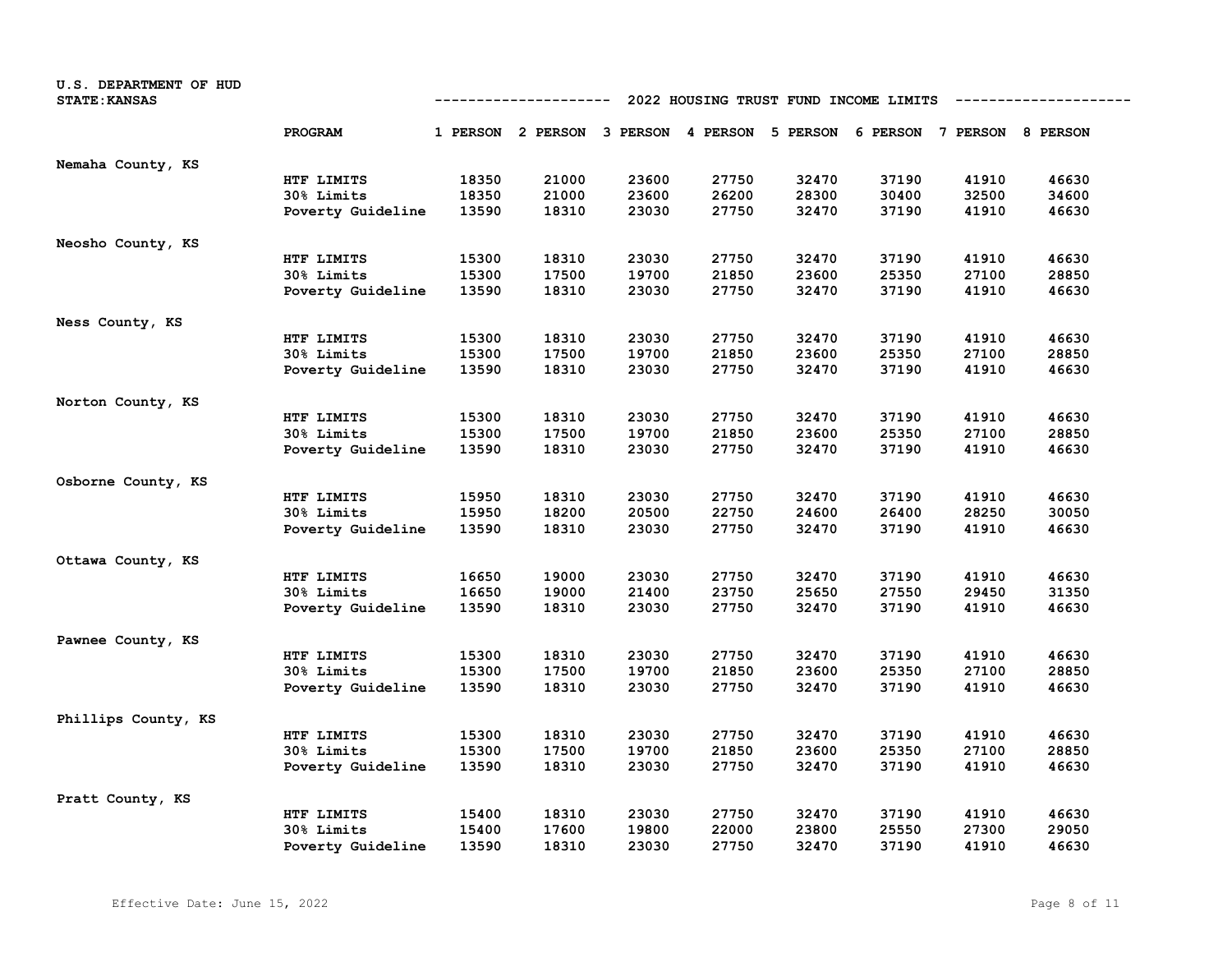| U.S. DEPARTMENT OF HUD<br><b>STATE: KANSAS</b> |                   | 2022 HOUSING TRUST FUND INCOME LIMITS<br>---------- |                                                                         |       |       |       |       |       |       |
|------------------------------------------------|-------------------|-----------------------------------------------------|-------------------------------------------------------------------------|-------|-------|-------|-------|-------|-------|
|                                                | PROGRAM           |                                                     | 1 PERSON 2 PERSON 3 PERSON 4 PERSON 5 PERSON 6 PERSON 7 PERSON 8 PERSON |       |       |       |       |       |       |
| Rawlins County, KS                             |                   |                                                     |                                                                         |       |       |       |       |       |       |
|                                                | HTF LIMITS        | 16200                                               | 18500                                                                   | 23030 | 27750 | 32470 | 37190 | 41910 | 46630 |
|                                                | 30% Limits        | 16200                                               | 18500                                                                   | 20800 | 23100 | 24950 | 26800 | 28650 | 30500 |
|                                                | Poverty Guideline | 13590                                               | 18310                                                                   | 23030 | 27750 | 32470 | 37190 | 41910 | 46630 |
| Reno County, KS                                |                   |                                                     |                                                                         |       |       |       |       |       |       |
|                                                | HTF LIMITS        | 15300                                               | 18310                                                                   | 23030 | 27750 | 32470 | 37190 | 41910 | 46630 |
|                                                | 30% Limits        | 15300                                               | 17500                                                                   | 19700 | 21850 | 23600 | 25350 | 27100 | 28850 |
|                                                | Poverty Guideline | 13590                                               | 18310                                                                   | 23030 | 27750 | 32470 | 37190 | 41910 | 46630 |
| Republic County, KS                            |                   |                                                     |                                                                         |       |       |       |       |       |       |
|                                                | HTF LIMITS        | 15400                                               | 18310                                                                   | 23030 | 27750 | 32470 | 37190 | 41910 | 46630 |
|                                                | 30% Limits        | 15400                                               | 17600                                                                   | 19800 | 22000 | 23800 | 25550 | 27300 | 29050 |
|                                                | Poverty Guideline | 13590                                               | 18310                                                                   | 23030 | 27750 | 32470 | 37190 | 41910 | 46630 |
| Rice County, KS                                |                   |                                                     |                                                                         |       |       |       |       |       |       |
|                                                | HTF LIMITS        | 15400                                               | 18310                                                                   | 23030 | 27750 | 32470 | 37190 | 41910 | 46630 |
|                                                | 30% Limits        | 15400                                               | 17600                                                                   | 19800 | 21950 | 23750 | 25500 | 27250 | 29000 |
|                                                | Poverty Guideline | 13590                                               | 18310                                                                   | 23030 | 27750 | 32470 | 37190 | 41910 | 46630 |
| Rooks County, KS                               |                   |                                                     |                                                                         |       |       |       |       |       |       |
|                                                | HTF LIMITS        | 15300                                               | 18310                                                                   | 23030 | 27750 | 32470 | 37190 | 41910 | 46630 |
|                                                | 30% Limits        | 15300                                               | 17500                                                                   | 19700 | 21850 | 23600 | 25350 | 27100 | 28850 |
|                                                | Poverty Guideline | 13590                                               | 18310                                                                   | 23030 | 27750 | 32470 | 37190 | 41910 | 46630 |
| Rush County, KS                                |                   |                                                     |                                                                         |       |       |       |       |       |       |
|                                                | HTF LIMITS        | 15650                                               | 18310                                                                   | 23030 | 27750 | 32470 | 37190 | 41910 | 46630 |
|                                                | <b>30% Limits</b> | 15650                                               | 17850                                                                   | 20100 | 22300 | 24100 | 25900 | 27700 | 29450 |
|                                                | Poverty Guideline | 13590                                               | 18310                                                                   | 23030 | 27750 | 32470 | 37190 | 41910 | 46630 |
| Russell County, KS                             |                   |                                                     |                                                                         |       |       |       |       |       |       |
|                                                | HTF LIMITS        | 15400                                               | 18310                                                                   | 23030 | 27750 | 32470 | 37190 | 41910 | 46630 |
|                                                | 30% Limits        | 15400                                               | 17600                                                                   | 19800 | 22000 | 23800 | 25550 | 27300 | 29050 |
|                                                | Poverty Guideline | 13590                                               | 18310                                                                   | 23030 | 27750 | 32470 | 37190 | 41910 | 46630 |
| Saline County, KS                              |                   |                                                     |                                                                         |       |       |       |       |       |       |
|                                                | HTF LIMITS        | 16500                                               | 18850                                                                   | 23030 | 27750 | 32470 | 37190 | 41910 | 46630 |
|                                                | 30% Limits        | 16500                                               | 18850                                                                   | 21200 | 23550 | 25450 | 27350 | 29250 | 31100 |
|                                                | Poverty Guideline | 13590                                               | 18310                                                                   | 23030 | 27750 | 32470 | 37190 | 41910 | 46630 |
| Scott County, KS                               |                   |                                                     |                                                                         |       |       |       |       |       |       |
|                                                | HTF LIMITS        | 17500                                               | 20000                                                                   | 23030 | 27750 | 32470 | 37190 | 41910 | 46630 |
|                                                | 30% Limits        | 17500                                               | 20000                                                                   | 22500 | 24950 | 26950 | 28950 | 30950 | 32950 |
|                                                | Poverty Guideline | 13590                                               | 18310                                                                   | 23030 | 27750 | 32470 | 37190 | 41910 | 46630 |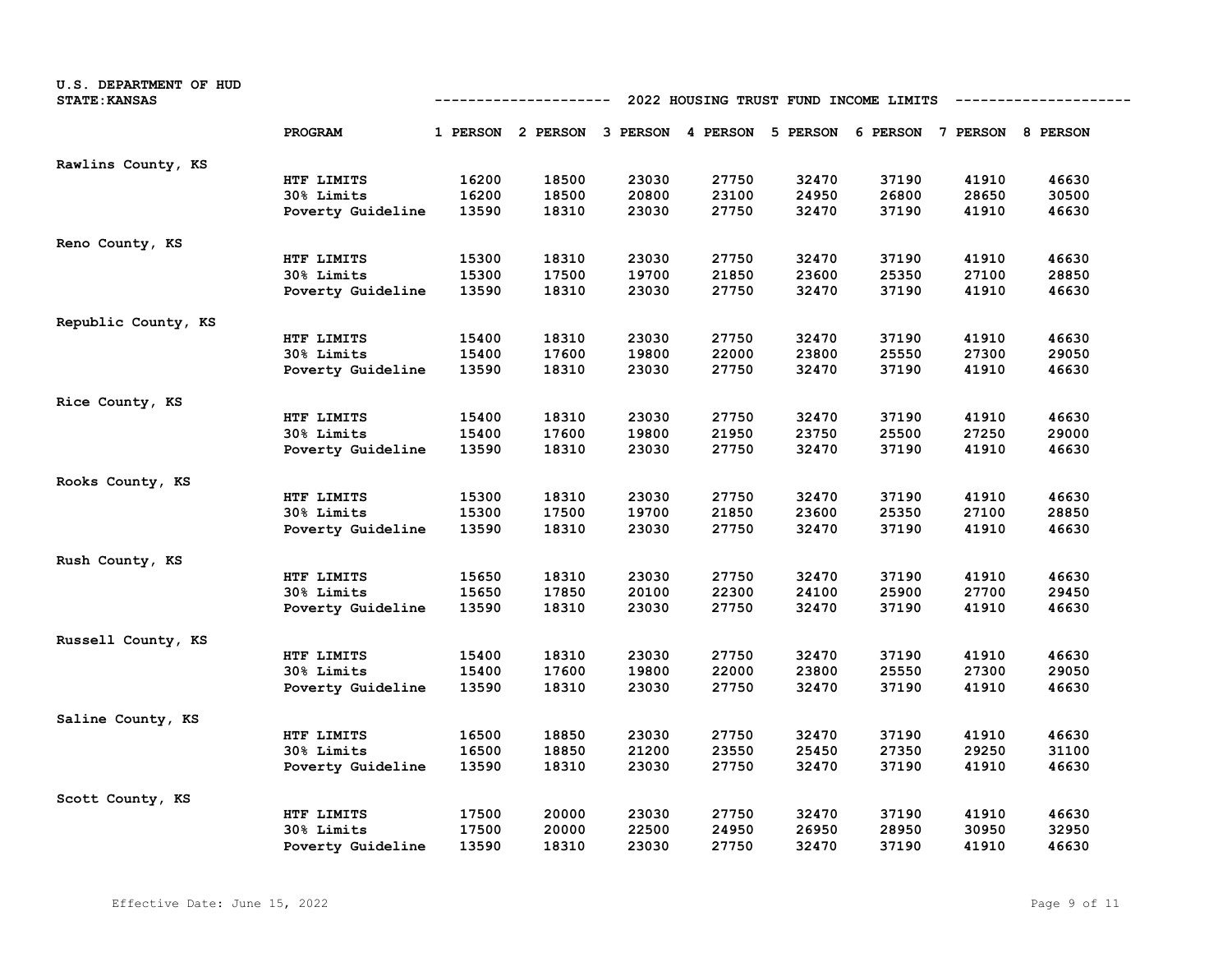| U.S. DEPARTMENT OF HUD<br><b>STATE: KANSAS</b> |                   | 2022 HOUSING TRUST FUND INCOME LIMITS<br>---------- |                                                                         |       |       |       |       |       |       |
|------------------------------------------------|-------------------|-----------------------------------------------------|-------------------------------------------------------------------------|-------|-------|-------|-------|-------|-------|
|                                                | PROGRAM           |                                                     | 1 PERSON 2 PERSON 3 PERSON 4 PERSON 5 PERSON 6 PERSON 7 PERSON 8 PERSON |       |       |       |       |       |       |
| Seward County, KS                              |                   |                                                     |                                                                         |       |       |       |       |       |       |
|                                                | HTF LIMITS        | 15300                                               | 18310                                                                   | 23030 | 27750 | 32470 | 37190 | 41910 | 46630 |
|                                                | 30% Limits        | 15300                                               | 17500                                                                   | 19700 | 21850 | 23600 | 25350 | 27100 | 28850 |
|                                                | Poverty Guideline | 13590                                               | 18310                                                                   | 23030 | 27750 | 32470 | 37190 | 41910 | 46630 |
| Sheridan County, KS                            |                   |                                                     |                                                                         |       |       |       |       |       |       |
|                                                | HTF LIMITS        | 17100                                               | 19550                                                                   | 23030 | 27750 | 32470 | 37190 | 41910 | 46630 |
|                                                | 30% Limits        | 17100                                               | 19550                                                                   | 22000 | 24400 | 26400 | 28350 | 30300 | 32250 |
|                                                | Poverty Guideline | 13590                                               | 18310                                                                   | 23030 | 27750 | 32470 | 37190 | 41910 | 46630 |
| Sherman County, KS                             |                   |                                                     |                                                                         |       |       |       |       |       |       |
|                                                | HTF LIMITS        | 15300                                               | 18310                                                                   | 23030 | 27750 | 32470 | 37190 | 41910 | 46630 |
|                                                | 30% Limits        | 15300                                               | 17500                                                                   | 19700 | 21850 | 23600 | 25350 | 27100 | 28850 |
|                                                | Poverty Guideline | 13590                                               | 18310                                                                   | 23030 | 27750 | 32470 | 37190 | 41910 | 46630 |
| Smith County, KS                               |                   |                                                     |                                                                         |       |       |       |       |       |       |
|                                                | HTF LIMITS        | 15300                                               | 18310                                                                   | 23030 | 27750 | 32470 | 37190 | 41910 | 46630 |
|                                                | 30% Limits        | 15300                                               | 17500                                                                   | 19700 | 21850 | 23600 | 25350 | 27100 | 28850 |
|                                                | Poverty Guideline | 13590                                               | 18310                                                                   | 23030 | 27750 | 32470 | 37190 | 41910 | 46630 |
| Stafford County, KS                            |                   |                                                     |                                                                         |       |       |       |       |       |       |
|                                                | HTF LIMITS        | 15400                                               | 18310                                                                   | 23030 | 27750 | 32470 | 37190 | 41910 | 46630 |
|                                                | 30% Limits        | 15400                                               | 17600                                                                   | 19800 | 22000 | 23800 | 25550 | 27300 | 29050 |
|                                                | Poverty Guideline | 13590                                               | 18310                                                                   | 23030 | 27750 | 32470 | 37190 | 41910 | 46630 |
| Stanton County, KS                             |                   |                                                     |                                                                         |       |       |       |       |       |       |
|                                                | HTF LIMITS        | 15300                                               | 18310                                                                   | 23030 | 27750 | 32470 | 37190 | 41910 | 46630 |
|                                                | 30% Limits        | 15300                                               | 17500                                                                   | 19700 | 21850 | 23600 | 25350 | 27100 | 28850 |
|                                                | Poverty Guideline | 13590                                               | 18310                                                                   | 23030 | 27750 | 32470 | 37190 | 41910 | 46630 |
| Stevens County, KS                             |                   |                                                     |                                                                         |       |       |       |       |       |       |
|                                                | HTF LIMITS        | 15400                                               | 18310                                                                   | 23030 | 27750 | 32470 | 37190 | 41910 | 46630 |
|                                                | 30% Limits        | 15400                                               | 17600                                                                   | 19800 | 22000 | 23800 | 25550 | 27300 | 29050 |
|                                                | Poverty Guideline | 13590                                               | 18310                                                                   | 23030 | 27750 | 32470 | 37190 | 41910 | 46630 |
| Thomas County, KS                              |                   |                                                     |                                                                         |       |       |       |       |       |       |
|                                                | HTF LIMITS        | 16800                                               | 19200                                                                   | 23030 | 27750 | 32470 | 37190 | 41910 | 46630 |
|                                                | 30% Limits        | 16800                                               | 19200                                                                   | 21600 | 23950 | 25900 | 27800 | 29700 | 31650 |
|                                                | Poverty Guideline | 13590                                               | 18310                                                                   | 23030 | 27750 | 32470 | 37190 | 41910 | 46630 |
| Trego County, KS                               |                   |                                                     |                                                                         |       |       |       |       |       |       |
|                                                | HTF LIMITS        | 17300                                               | 19800                                                                   | 23030 | 27750 | 32470 | 37190 | 41910 | 46630 |
|                                                | 30% Limits        | 17300                                               | 19800                                                                   | 22250 | 24700 | 26700 | 28700 | 30650 | 32650 |
|                                                | Poverty Guideline | 13590                                               | 18310                                                                   | 23030 | 27750 | 32470 | 37190 | 41910 | 46630 |